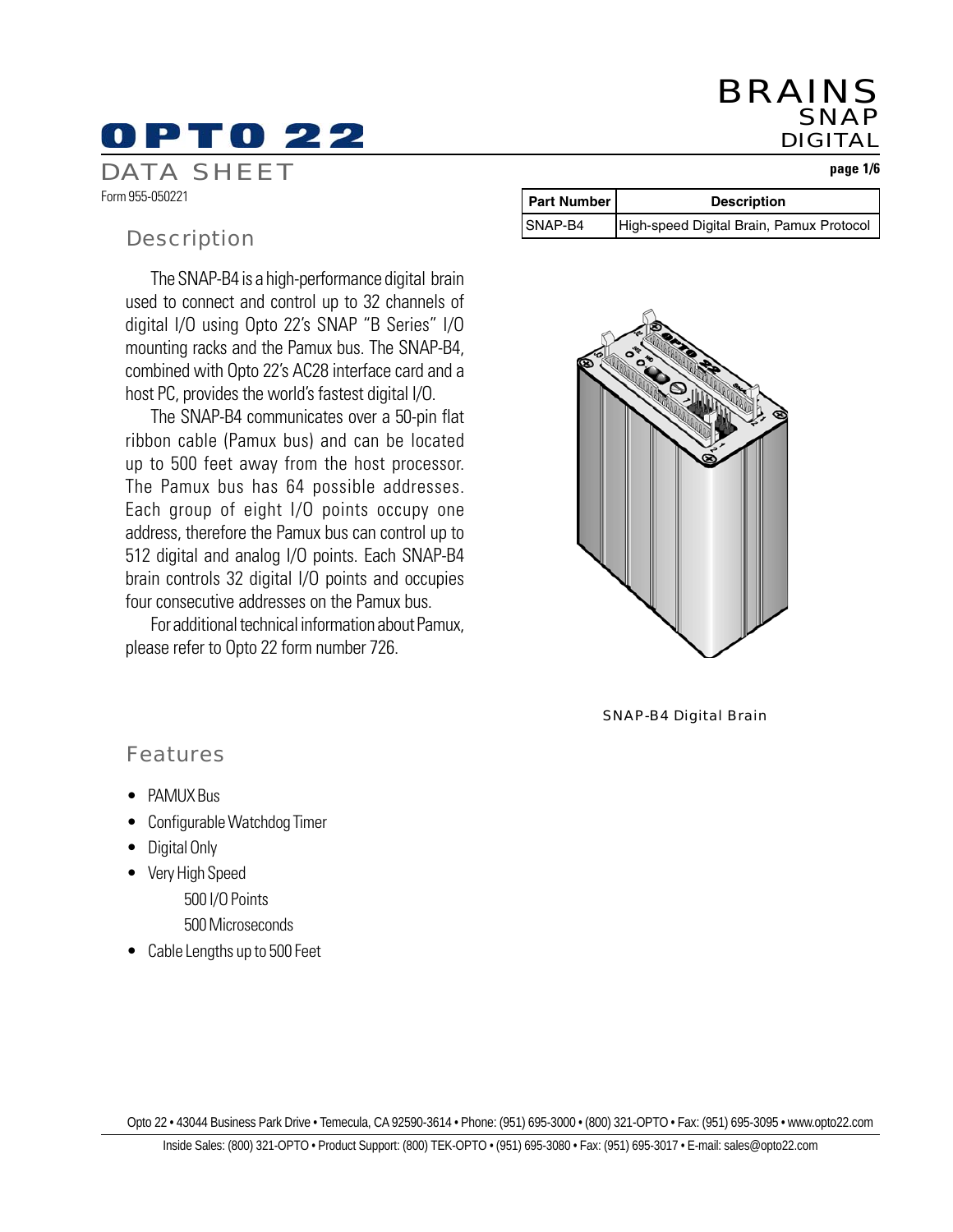

**page 2/6**

System Architecture



#### **General** Specifications

| <b>Power Requirements</b>    | 5.0 VDC $\pm$ 0.1 VDC @ 1.0A max.<br>(If Term1 installed add 0.5A)                                                      |  |  |
|------------------------------|-------------------------------------------------------------------------------------------------------------------------|--|--|
| <b>Operating Temperature</b> | $0^{\circ}$ C to 70 $^{\circ}$ C, 95% humidity, non-condensing                                                          |  |  |
|                              | Communications Interface   Pamux Bus; two 50-pin connectors                                                             |  |  |
| Range: (Multidrop mode)      | Up to 500 feet                                                                                                          |  |  |
| LED Indicators               | SEL (address selected), WD (watchdog timeout)                                                                           |  |  |
| Jumpers                      | Address<br>$0 - 3$<br>4 - 5 Watchdog Timer Function<br><b>Reset Level</b><br>6<br>Effect of Reset on Channel 0 Watchdog |  |  |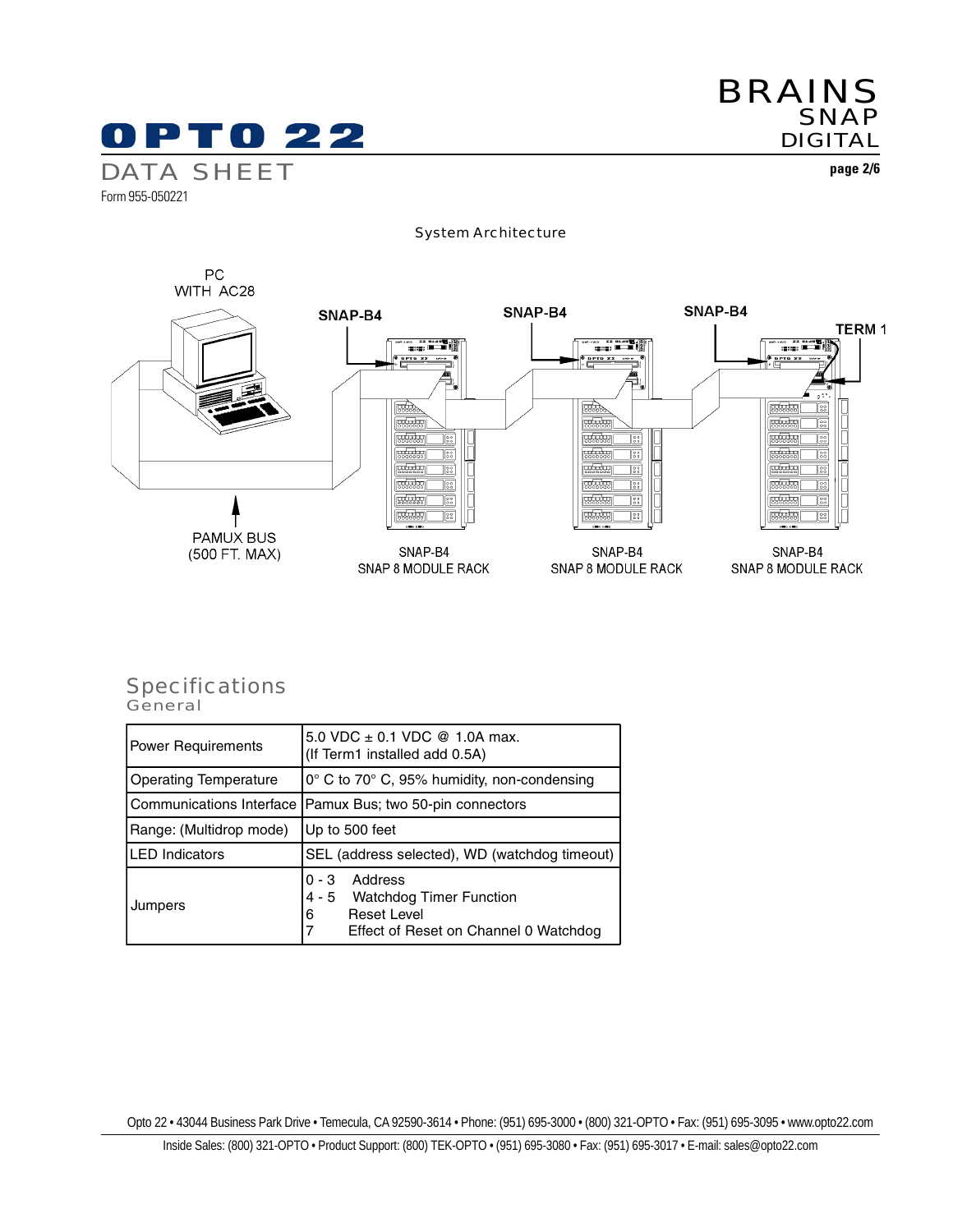# DPT0 22

DATA SHEET Form 955-050221

#### B4 Jumpering

Please refer to the tables on this page for SNAP-B4 jumper functions.

#### Notes:

(O)

 $J2$ 

 $J3$ 

Q

SEL **WD**  $O$   $O \rightarrow [O]$ 

- 1. The B4 can only be jumpered for addresses that are either zero or a multiple of four.
- 2. The B4's watchdog timeout value is a function of hardware and is not user-configurable. An on-board RC circuit sets the watchdog between 1.0 and 2.25 seconds.

SNAP B4

7 1999.999

. . . . . . . . . .

 $\circledcirc$ 

 $\overline{2}$ 

1

 $\overline{2}$  $\mathbf{\mathsf{O}}$ 



#### Watchdog Timer Jumpers

| Jumper 4 | Jumper 5 | Watchdog | Action                               |
|----------|----------|----------|--------------------------------------|
| In       | In       | Active   | No Action                            |
| Out      | In       | Active   | Activate Channel 0                   |
| In       | Out      | Active   | Deactivate all Channels              |
| Out      | Out      | Active   | Activate 0.<br>all others Deactivate |

|      | Jumper 6   Jumper 7 | Action           |
|------|---------------------|------------------|
| ∩ııt |                     | Logic Low Reset  |
| In   |                     | Logic High Reset |

| Jumper 7  | Action                                                                                                     |
|-----------|------------------------------------------------------------------------------------------------------------|
| Out       | Reset has no effect on Channel 0<br>watchdog operation                                                     |
| Installed | Reset Active before Watchdog Timeout:<br>All outputs off until Reset off, then<br>normal watchdog function |
| Installed | Watchdog Timeout then Reset Active:<br>Normal Watchdog function; subsequent<br>Reset has no effect         |

Opto 22 • 43044 Business Park Drive • Temecula, CA 92590-3614 • Phone: (951) 695-3000 • (800) 321-OPTO • Fax: (951) 695-3095 • www.opto22.com



SNAP DIGITAL

BRAINS

Specifications

LED Descriptions

**OPTO 22** 

7. . . . . . . . . . .

 $\circledv$ 

**LED Description**

WD | Watchdog timer has expired

ADR | Address lines on Pamux bus match jumper address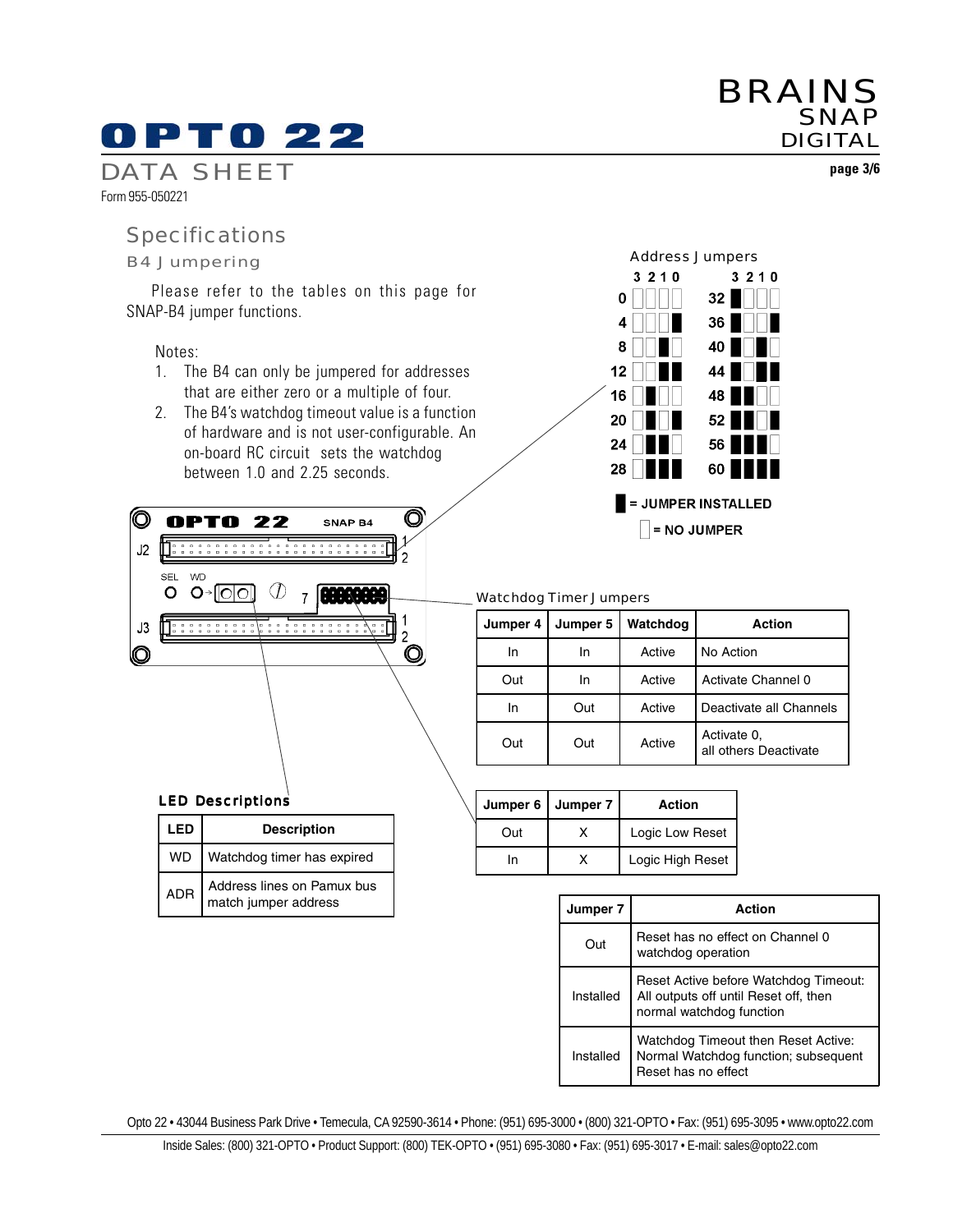

BRAINS SNAP DIGITAL

**page 4/6**

B4 I/O Mapping Specifications

I/O on the SNAP-B4 is divided into four addresses of digital I/O, each with eight channels as follows:

**First two module positions (0-1):** The 8 digital channels of B4 Base Address + 0. **Second two module positions (2-3):** The 8 digital channels of B4 Base Address + 1. **Third two module positions (4-5):** The 8 digital channels of B4 Base Address + 2. **Fourth two module positions (6-7):** The 8 digital channels of B4 Base Address + 3.

If a SNAP-B4 brain is configured at address 12, the digital addresses used by that SNAP-B4 would be 12, 13,14, and 15.



#### SNAP I/O Rack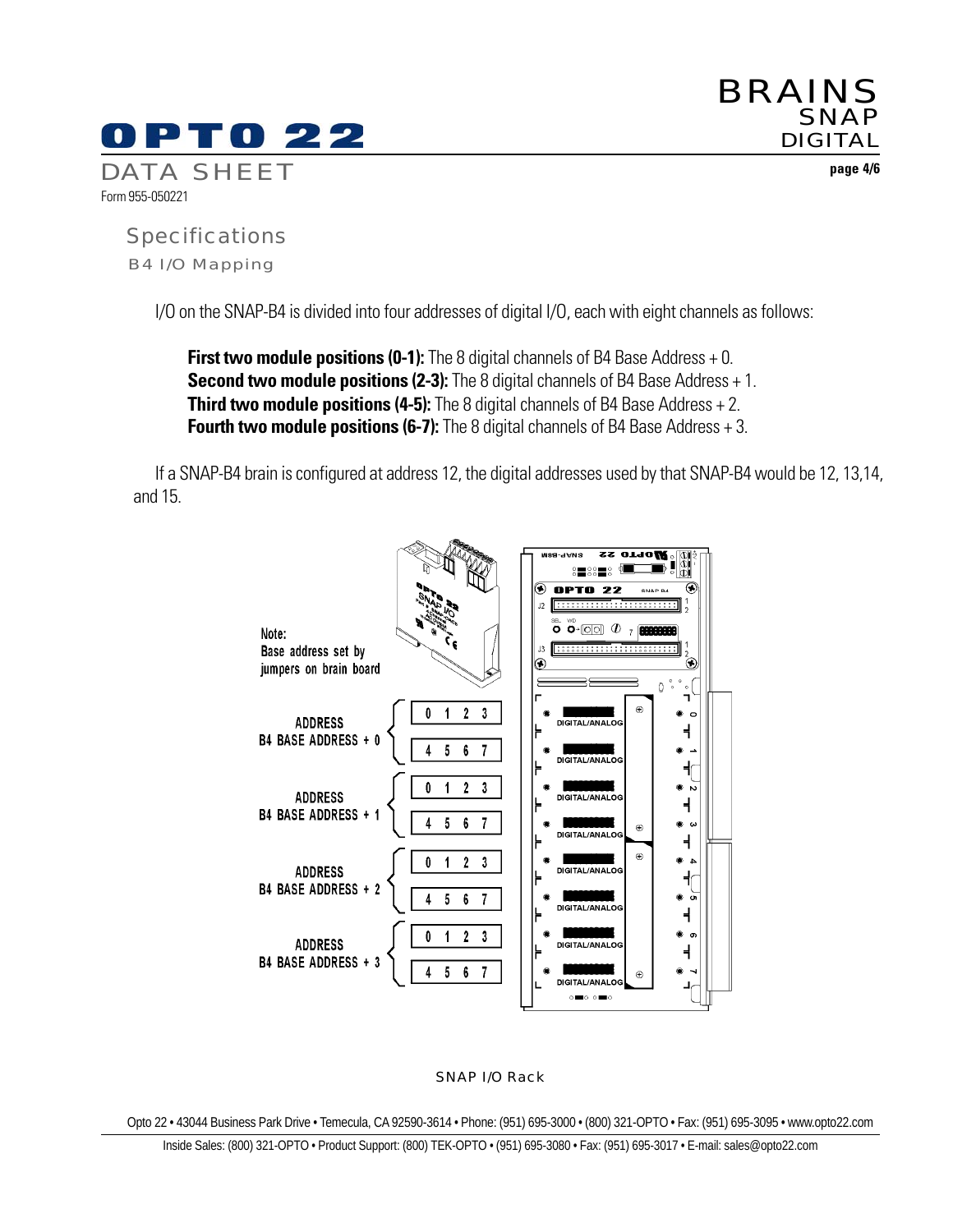# PT0 22 DATA SHEET

**SNAP** DIGITAL

**page 5/6**

BRAINS

Form 955-050221

Dimensional Drawing

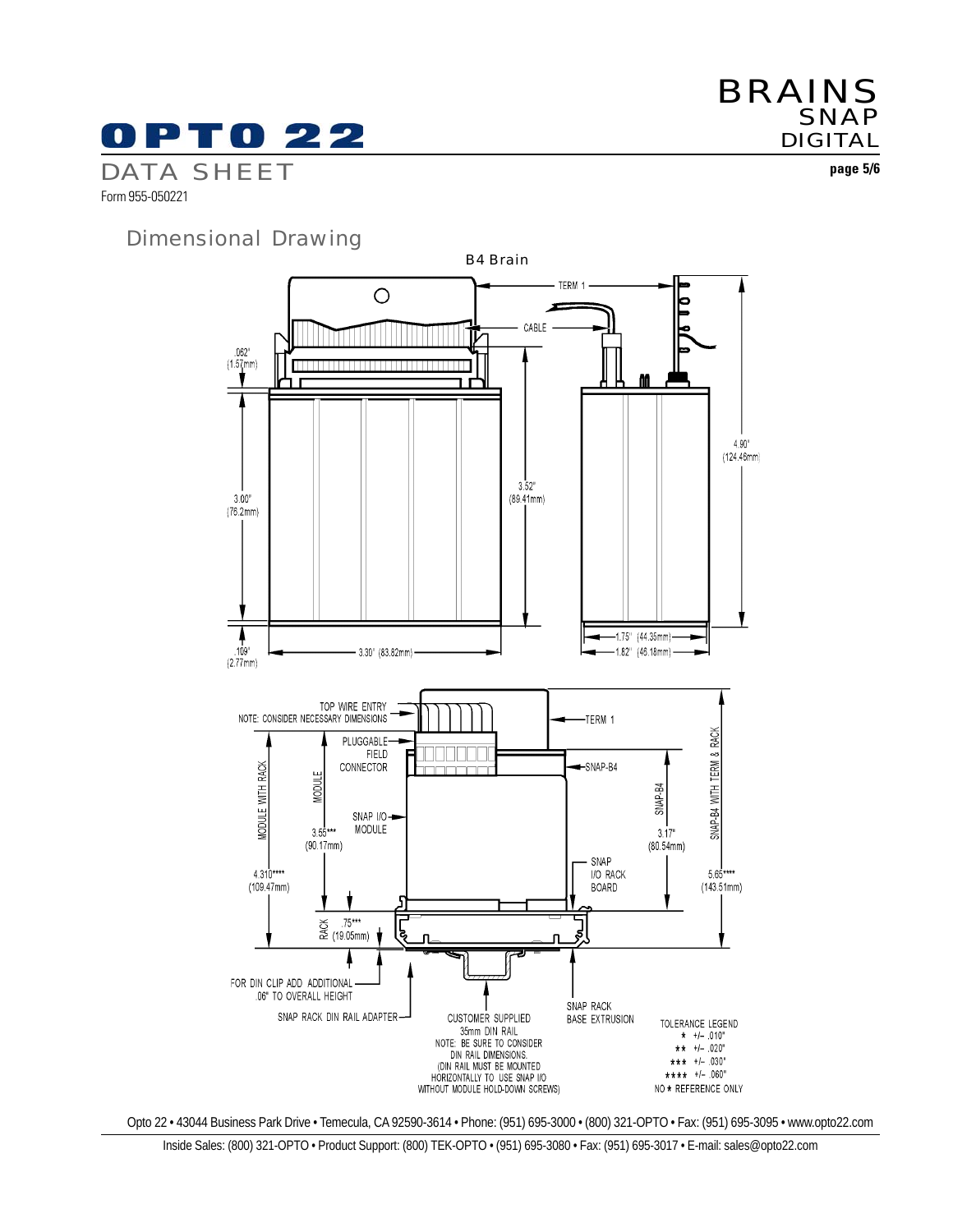# 0 P T 0 22

DATA SHEET Form 955-050221

### Assembly

Brain and Mounting Rack

#### To install SNAP-B4 onto B Series rack:

- 1. Turn off power to rack assembly.
- 2. If a plastic brain insulator is present on your mounting rack, remove as shown below
- 3. Align the brain connector with mating connector on rack.
- 4. Seat brain onto connector.
- 5. Use integral hold-down screw to secure in position. Do not overtighten.
- 6. If Term 1 is used install as shown. Note: Term 1 is only for the last physical connection to Pamux bus.

#### To remove SNAP-B4 from B Series rack:

1. Turn off power to rack assembly.

l<br>S È

BRAINS

TERM 1

**SNAP** DIGITAL

**page 6/6**

- 2. Loosen integral hold-down screw on SNAP-B4 processor.
- 3. Pull up on processor.

Opto 22 • 43044 Business Park Drive • Temecula, CA 92590-3614 • Phone: (951) 695-3000 • (800) 321-OPTO • Fax: (951) 695-3095 • www.opto22.com

Inside Sales: (800) 321-OPTO • Product Support: (800) TEK-OPTO • (951) 695-3080 • Fax: (951) 695-3017 • E-mail: sales@opto22.com © 1997–2001 Opto 22. All rights reserved. All trademarks, trade names, logos, and service marks referenced herein belong to their respective companies.